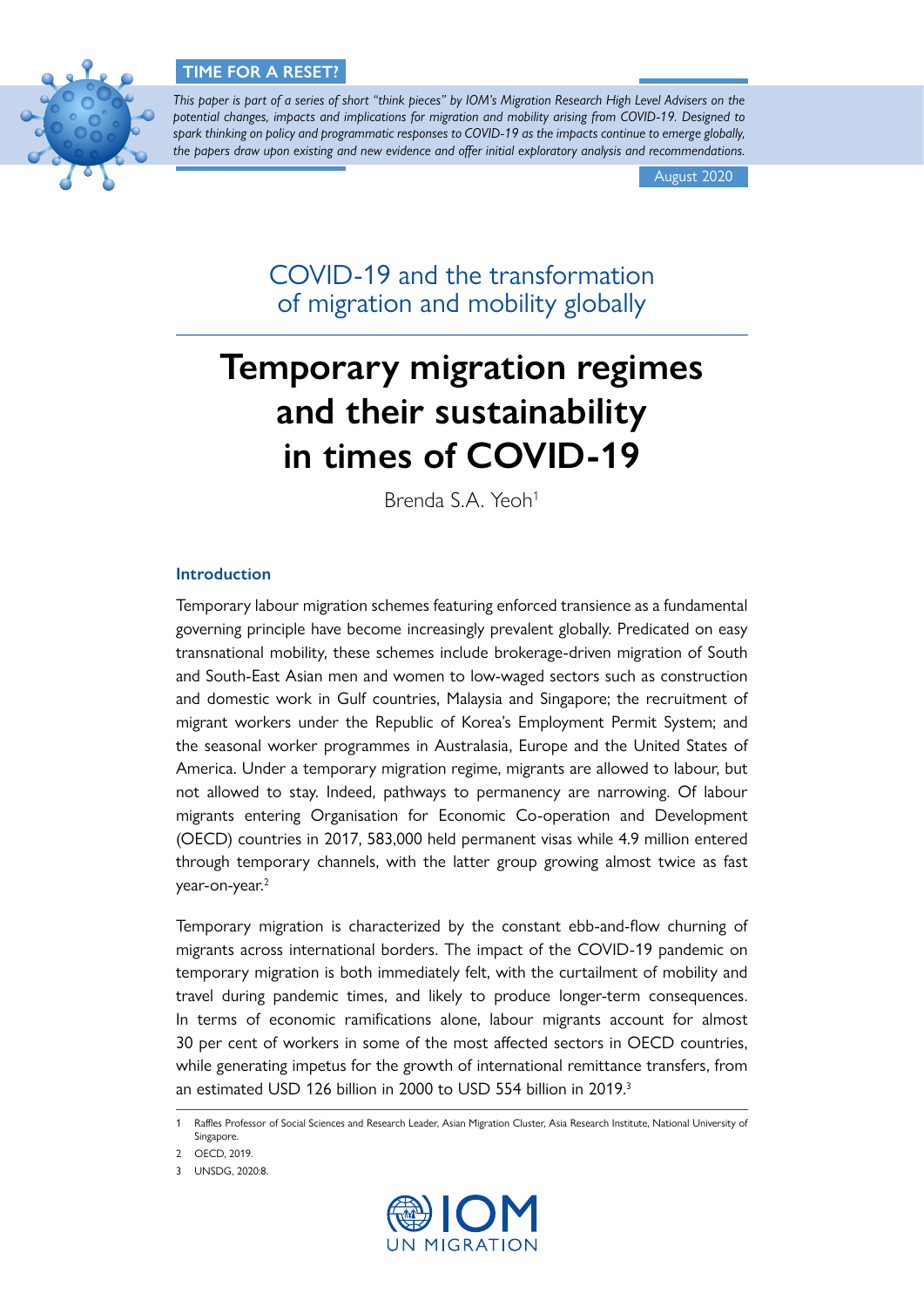

**PAGE 2**

Bolstered by a "triple win" migration-and-development discourse, the expansion of temporary migration schemes in recent decades is premised on "a neoliberal economic logic, where the value of individual migrants is their productive contribution to labour markets and mutual (economic) benefits for sending and receiving states".<sup>4</sup> This logic entails a managerial approach to temporary migration to ensure the transience and non-integration of labour migrants in host societies on the one hand, and the durability of remittance transfers to left-behind families and continual investment in home countries on the other.<sup>5</sup> More specifically, features of temporariness in labour migration regimes include the use of short-term, timebound contracts that automatically lapse without continual renewal, with little to no possibility of family reunification or permanent settlement. Low-waged labour migrants are frequently excluded or only partially incorporated into labour laws and welfare support schemes of host nation States, with minimal access to the full range of rights available to citizens.<sup>6</sup> As their continued sociolegal status in countries of destination depends on the decisions of employers,<sup>7</sup> low-waged labour migrants are often rendered docile and deferential through "technologies of servitude" at work, while perceived to be outsiders with no right to belong beyond the sphere of work.<sup>8</sup> These features of temporariness conflate to place low-waged migrants in situations that are hyper-precarious.<sup>9</sup>

In the pre-COVID-19 world, nation States – both sending and receiving – have proceeded on the assumption that the economic logic of deploying migrants as lowcost, surplus labour to enhance economic growth and the social consequences on human well-being can be held in the balance and managed to promote developmental benefits for all. However, as economic nationalism sweeps the world and the uncertainties of international travel chisel away at the foundations of temporary migration schemes, it is important to bring the sustainability of such an approach to migration and development under scrutiny. COVID-19 has rendered the vulnerable even more so, as evidenced on different fronts, from "rising levels of discrimination and xenophobia against migrants" to "food insecurity, layoffs, worsening working conditions including reduction or non-payment of wages, cramped or inadequate living conditions, and increased restrictions on movements or forced returns".<sup>10</sup>

In this light, this paper first discusses a range of short-term policy measures that have been put in place to ameliorate increased vulnerability among labour migrants and uphold the temporary migration regime. A second part of the paper argues that the pandemic compels a rethinking of the way nation States draw on transient migrant

<sup>4</sup> Feldman, 2011. Quoted in Collins and Bayliss, 2020:2.

<sup>5</sup> Collins and Bayliss, 2020.

<sup>6</sup> Hewison and Young, 2006.

<sup>7</sup> Rosewarne, 2010.

<sup>8</sup> Rudnyckyj, 2006:418–424.

<sup>9</sup> Lewis et al., 2014.

<sup>10</sup> ILO, 2020:1.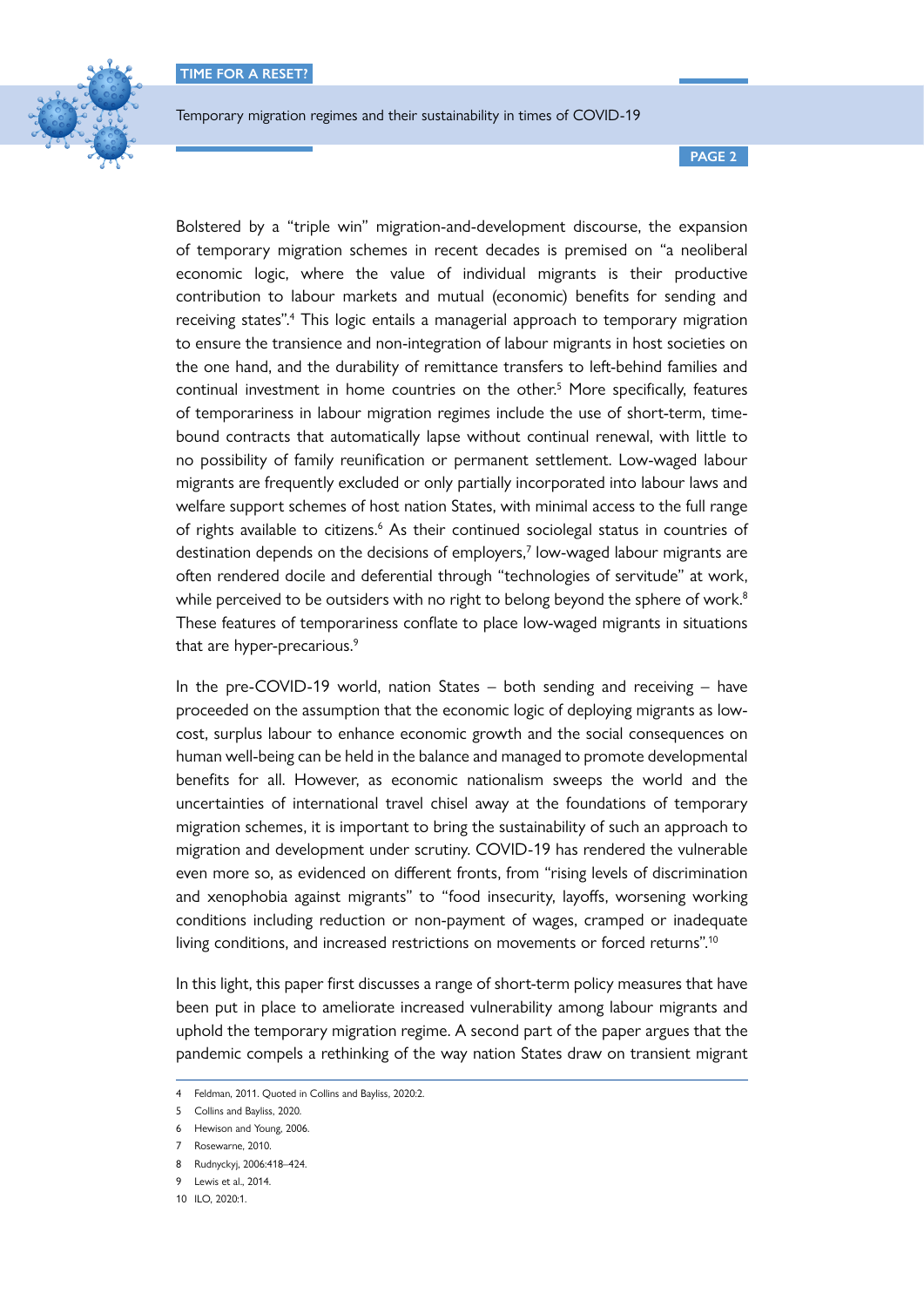

**PAGE 3**

labour and clarifies the need to attend to critical areas of policy concern in order to work towards longer-term sustainability of temporary migration.

## **Increased vulnerability of migrant workers and short-term policy responses**

As the weight of the COVID-19 pandemic falls disproportionately on vulnerable groups, including migrant workers, countries that are economically dependent on migrant labour face the challenge of putting in place a range of measures to support migrant workers and avert a spiralling crisis. Apart from humanitarian concerns, Testaverde notes that protecting migrants is also "smart economics" as these measures would also be important in "reducing the risk of transmission for the entire population while helping sustain a source of labor that will be critical to recovery from the economic effects of COVID-19".11

In the immediate term, lockdown measures in many countries to contain the COVID19 pandemic have "put social protection provisions to an unprecedented test".<sup>12</sup> Policy measures targeted at migrant labour are designed to meet urgent needs under exceptional circumstances, rather than to address structural issues underpinning temporary migration schemes. These short-term measures can be divided into four strands: virus testing, welfare, employment and mobility across borders.

## *Virus testing for migrant workers*

As the spread of the COVID-19 pandemic does not distinguish between citizens and migrants, host countries have sought ways to integrate migrants into national plans for COVID-19 testing and screening in order to contain the spread of the disease. Migrants who do not usually benefit from subsidies for medical services in prepandemic times are provided with – and in some cases prioritized for – virus testing and treatment as a means of transmission control. For example, Malaysia which hosts 2.2 million legal migrant workers and another estimated 3 million undocumented workers, has made it "compulsory for all foreign workers in all sectors, be it the construction, manufacturing or commercial sectors, to undergo Covid-19 screening" at employers' cost.<sup>13</sup> Meanwhile, in stepping up its battle against the coronavirus, Singapore announced an "aggressive" and "systematic" Government-sponsored testing regime targeted at the country's 323,000 migrant workers living in close quarters in dormitories that have become the epicentre for the coronavirus in the city-State.14 Similarly, countries as diverse as the Republic of Korea and Saudi Arabia have offered testing and medical treatment free of charge for all COVID-19 infection cases irrespective of nationality.15

<sup>11</sup> Testaverde, 2020.

<sup>12</sup> OECD, 2020:18.

<sup>13</sup> *The Straits Times*, 2020.

<sup>14</sup> Sin, 2020.

<sup>15</sup> Moroz et al., 2020.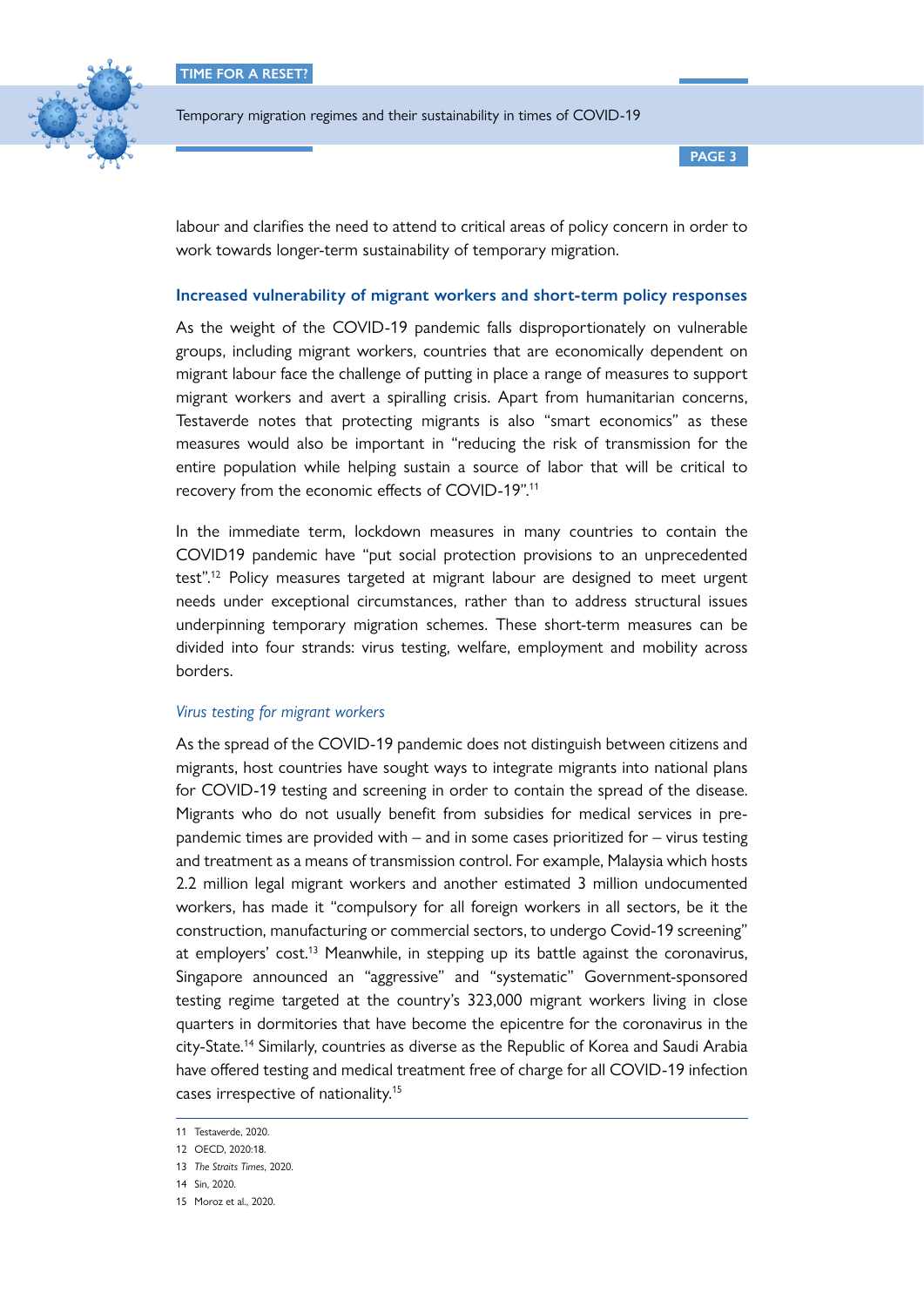

**PAGE 4**

# *Welfare support for migrant workers*

In some countries, access to emergency support in the form of cash or in-kind assistance for stranded migrant workers has been forthcoming, even though major policy efforts have been concerned with closing safety net gaps among more vulnerable citizenry (such as the poor, the self-employed and informal sector workers) at risk of falling through the cracks of existing social protection measures.<sup>16</sup> In the throes of the pandemic, governments and non-governmental organizations have collaborated in providing urgent, direct in-kind support, such as distributing food and providing cash transfers, legal assistance and shelter to migrant workers affected by COVID-19. Workers' organizations, employers' organizations and nongovernmental organizations in various countries have also called for the recognition of migrant workers as a vulnerable group and for the incorporation of their welfare needs into support programmes and mitigation plans in order to curb the pernicious effects of COVID-19 on the economy and labour markets.<sup>17</sup>

## *Employment support for migrant workers*

As COVID-19 rewrites the world economy, overall labour demand for migrant workers is changing in uncertain ways, with contraction likely in several key sectors and expansion in selected fields such as health care and seasonal agriculture.<sup>18</sup> Employment protection for temporary migrant workers goes against the economic rationale for transient labour, and is at the bottom of the agenda for governments struggling with rocketing unemployment rates among the citizenry. Nonetheless, in some countries that are heavily reliant on migrant labour to turn the wheels of the economy, incentives have been introduced to encourage employers to retain their migrant workforce, particularly in essential services. Financial incentives such as employment subsidies targeted at retaining migrant workers have low priority vis-àvis citizen employment concerns, but provide leverage in countries such as Singapore, where employers' payments of foreign worker levies have been temporarily cancelled, and the Republic of Korea, where foreign workers under the Employment Permit System are included in fiscal measures to support small and medium enterprises.<sup>19</sup> More common measures include changes to migration regulations, such as extending visas and work permits to ensure that labour market needs can be met:<sup>20</sup> regularizing undocumented workers in essential sectors; developing job search and jobmatching programmes that help displaced migrant workers find work; and relaxing employment rules regarding changing employers to fill labour market gaps created by travel restrictions.<sup>21</sup>

<sup>16</sup> OECD, 2020.

<sup>17</sup> ILO, 2020.

<sup>18</sup> Ibid.

<sup>19</sup> Moroz et al., 2020.

<sup>20</sup> Benton, 2020.

<sup>21</sup> Moroz et al., 2020.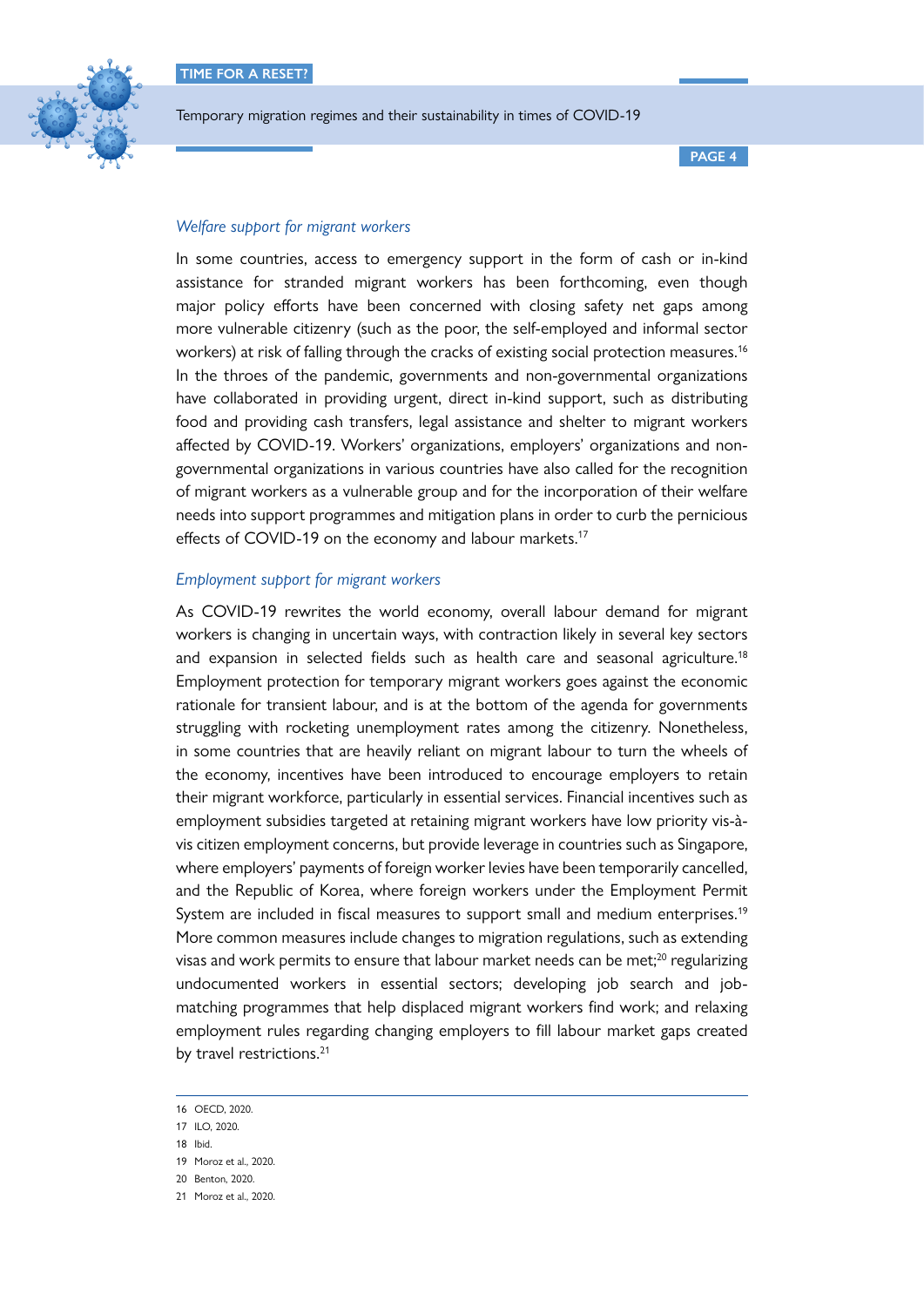

**PAGE 5**

# *Transnational mobility for selected migrant workers*

As the world grinds to a halt in terms of international travel and many migrant workers remain stranded on either side of borders, the ease of transnational mobility – foundational to the temporary migration regime – can no longer be taken for granted. In response, many countries have introduced exceptions to meet vital labour needs, such as expediting the entry of agricultural workers critical to sustaining farming, food production and supply chains as well as health-care workers essential to meet the heightened demand for medical services in times of COVID-19.<sup>22</sup> For other categories of transient migrant workers, however, transnational mobility has become an illusion ridden with difficulties and danger. With the collapse of oil prices and massive layoffs of migrant workers in the Gulf States, host governments (and corporations) unwilling to bear the cost of providing for migrant workers' basic needs of food, housing and health care have turned to pressuring sending countries in South Asia to repatriate their citizens. In the virus-stricken era of low mobility, however, repatriation is slow, staggered and out of step with the magnitude of the issue – in the United Arab Emirates alone, more than 200,000 Indian nationals have registered for repatriation and only a fraction has been successfully repatriated.<sup>23</sup> Migrants also find themselves immobilized in liminal spaces while waiting for repatriation. In Kuwait, undocumented migrants, mainly from Bangladesh, Egypt, Ethiopia, India, Sri Lanka and Sudan, were promised re-entry if they volunteered for repatriation, only to find themselves stranded in squalid, insanitary detention camps.<sup>24</sup>

## **Temporary migration in the long aftermath of COVID-19**

Beyond the unprecedented crisis of 2020, the uncertainties of pandemic resurgence and persistence of depressed economic conditions could lead to reduced demand for migrant workers and tighter border control, as countries turn attention inwards and prioritize national interests. The normalization of these conditions of low transnational mobility may induce technological progress in sectors traditionally dependent on temporary migrants to fill labour shortages, although technological innovation is "unlikely to be able to completely automate away the need for migrant workers, and a sustained recovery is likely to rely on this labor to fill shortages that arise as economies recover".25

At the same time, the ongoing pandemic should be seen as an opportunity to make much needed, if not long overdue, structural changes to render migration regimes more sustainable. The COVID-19 shock and repercussions for transnational

<sup>22</sup> Benton, 2020.

<sup>23</sup> Hashmi, 2020.

<sup>24</sup> Ullah, 2020.

<sup>25</sup> Moroz et al., 2020.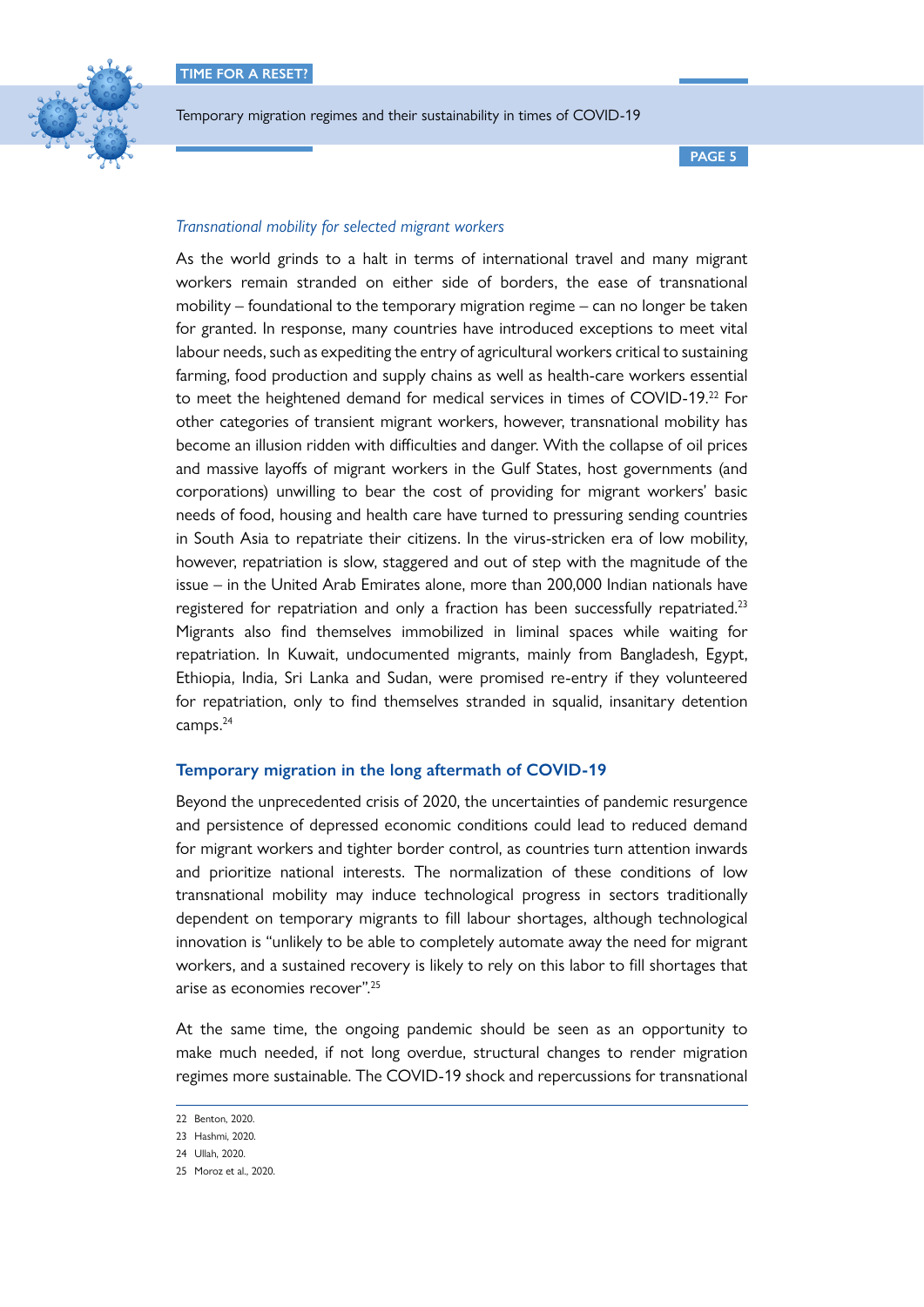

**PAGE 6**

mobility compel us to rethink migrant temporariness and back-and-forth mobility as the underlying principle for sustaining economic growth and labour markets. Temporariness is a "crucial, though little articulated, ingredient in the migration– development nexus" and the pandemic has laid bare the in-built precarity of the temporary migration regime for both migrants and nation States.<sup>26</sup> By drawing on the immediate policy responses to deeply entrenched issues made more visible by the crisis, the rest of the paper examines whether short-term fixes have lessons for the longer-term sustainability of temporary migration as a more viable and less precarious tool for human development.

## *Longer stays, less churn*

Temporary migration regimes are based on time-limited visas and short work contracts with few (if any) legal pathways towards permanent residence. The closing of borders at the height of the crisis put a stop to the easy back-and-forth churning of migrant workers across borders – which is highly profitable for the migration brokerage industry – and led to a range of initiatives in some countries to extend work permits and contracts, while allowing migrant workers a degree of labour market mobility and access to job-matching schemes. Particularly in a post-COVID-19 context where a reduced volume of labour migration can be anticipated, offering visas and contracts of longer duration, coupled with skills acquisition opportunities as well as clearer employer responsibility for home leave and repatriation, may be a viable step forward. Longer stays without the uncertainty of contract termination obviate recurring brokerage fees for the individual migrant and are also conducive to skills acquisition and improved labour productivity. Reduced mobility in post-COVID-19 times can mean less unproductive churning and more productive migrants.

#### *Incorporating migrants into national safety nets*

The COVID-19 pandemic has created exceptional circumstances, where for the first time in countries dependent on low-waged migrant labour, limited forms of welfare support such as free virus testing, one-off cash transfers and in-kind assistance are extended to transient migrant workers. These welfare measures are not generally targeted at migrant workers in their own right, but are intended to safeguard national interests, including curbing the spread of the virus to the general population and meeting labour needs in key sectors of the economy. It has, however, become patently evident during the pandemic that repatriating excess migrant workers speedily and cheaply, or effectively containing and segregating them from the host society, can no longer be taken for granted. This opens a window of opportunity to reframe transient labour, not only within the economic logic of use-and-discard, but also as an integral part of national labour supply to be safeguarded for more sustainable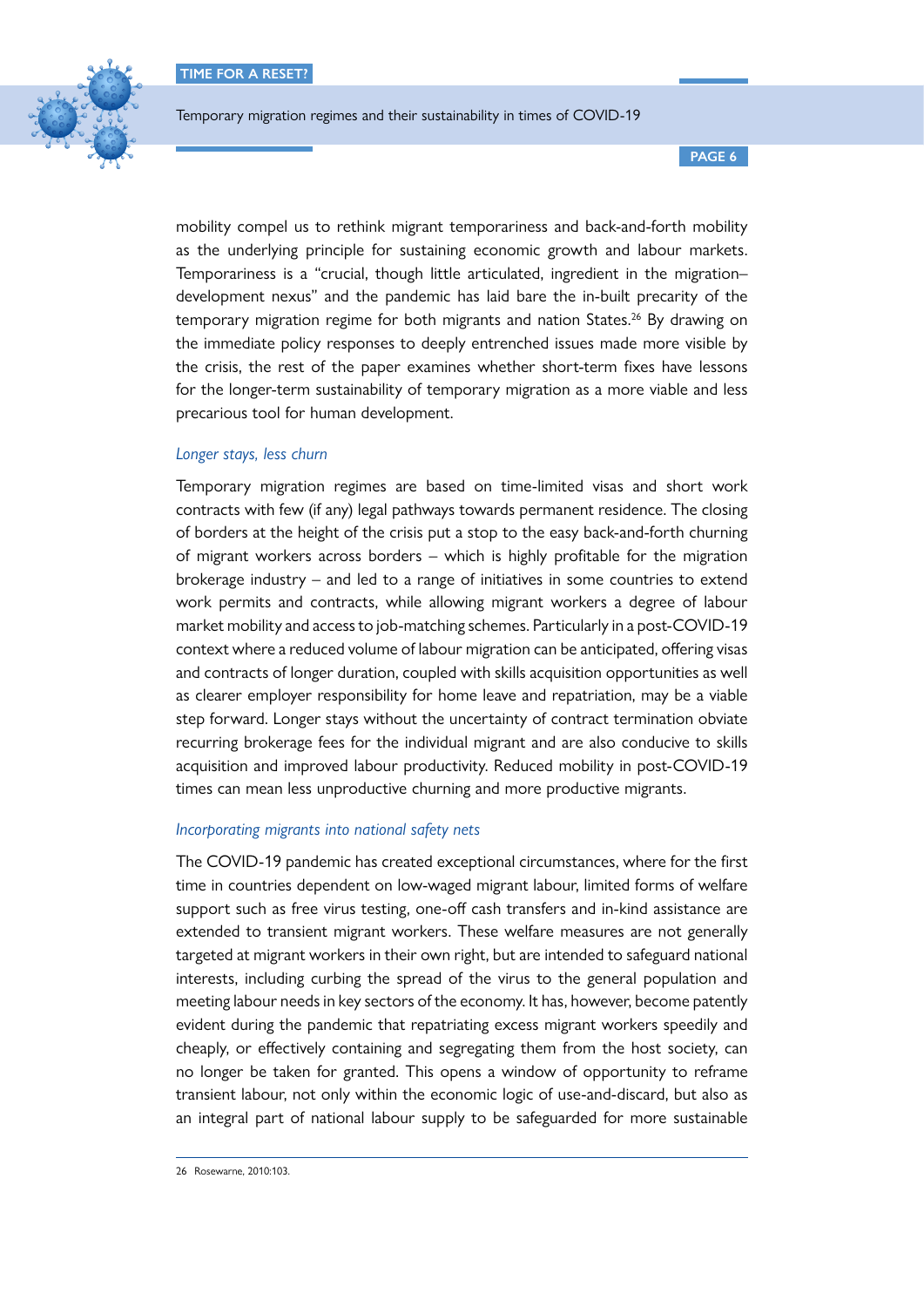**TIME FOR A RESET?**



Temporary migration regimes and their sustainability in times of COVID-19

**PAGE 7**

growth and development. Incorporating migrant workers into national safety nets that provide health care and income protection will not only have a positive effect on migrant welfare, but could be a means of future-proofing the economy against the crippling effects of pandemics and other global crises. Sustainable and effective social protection programmes are a "prerequisite for countries to embark on an inclusive recovery post-COVID-19" and the migrant workforce should be incorporated into these plans.<sup>27</sup>

## *Integrating migrants as a safeguard against xenophobia*

While racism against migrants is certainly not new, the pandemic has unleashed what the United Nations Secretary-General has described as a "tsunami of hate and xenophobia" across the globe. $28$  In this light, it is all the more important to revisit the commonly held premise that temporary migration provides an "antidote" to excessive nationalist fears of migrants, as it allows for a highly controlled form of entry and exit into nation States that can be calibrated in accordance with industry needs and the degree of social tolerance.<sup>29</sup> As the pandemic reveals, in a time of stalled mobility, it is precisely temporary migrants who become easy targets for vilification and blame. This is exacerbated not only because these migrants have little (if not negative) social capital to claim a place in society, but also their presence – often taking the form of highly visible migrant enclaves and gathering grounds – can no longer be quickly excised from host society (as their "temporary" status suggests). Going forward, the pressing need is to create opportunities for building social cohesion that includes migrants in everyday interaction with citizens, rather than fall back on current measures of separation and containment. A more resilient social fabric that can withstand crisis will take efforts on multiple fronts. Investment in inclusive social resilience can take the form of building social ties of interdependence among migrants and citizens, reducing workplace inequalities that produce fixed social hierarchies and perpetuate racially-tinted stereotypes, countering racializing discourse with active promotion of a sense of common humanity, and innovative urban design and provision of common community facilities to avoid sharply segregated migrant communities.

## **Conclusion**

By undermining assumptions that human mobility across international borders can be managed to ensure migrants contribute productively to the labour market, while claiming no foothold on host society, the COVID-19 pandemic has underscored the need to revisit the impetus to expand temporary migration. This is not a proposition to end temporary migration, but a call to establish contract-based migration on a

<sup>27</sup> OECD, 2020:19

<sup>28</sup> IOM, 2020.

<sup>29</sup> Collins and Bayliss, 2020:1.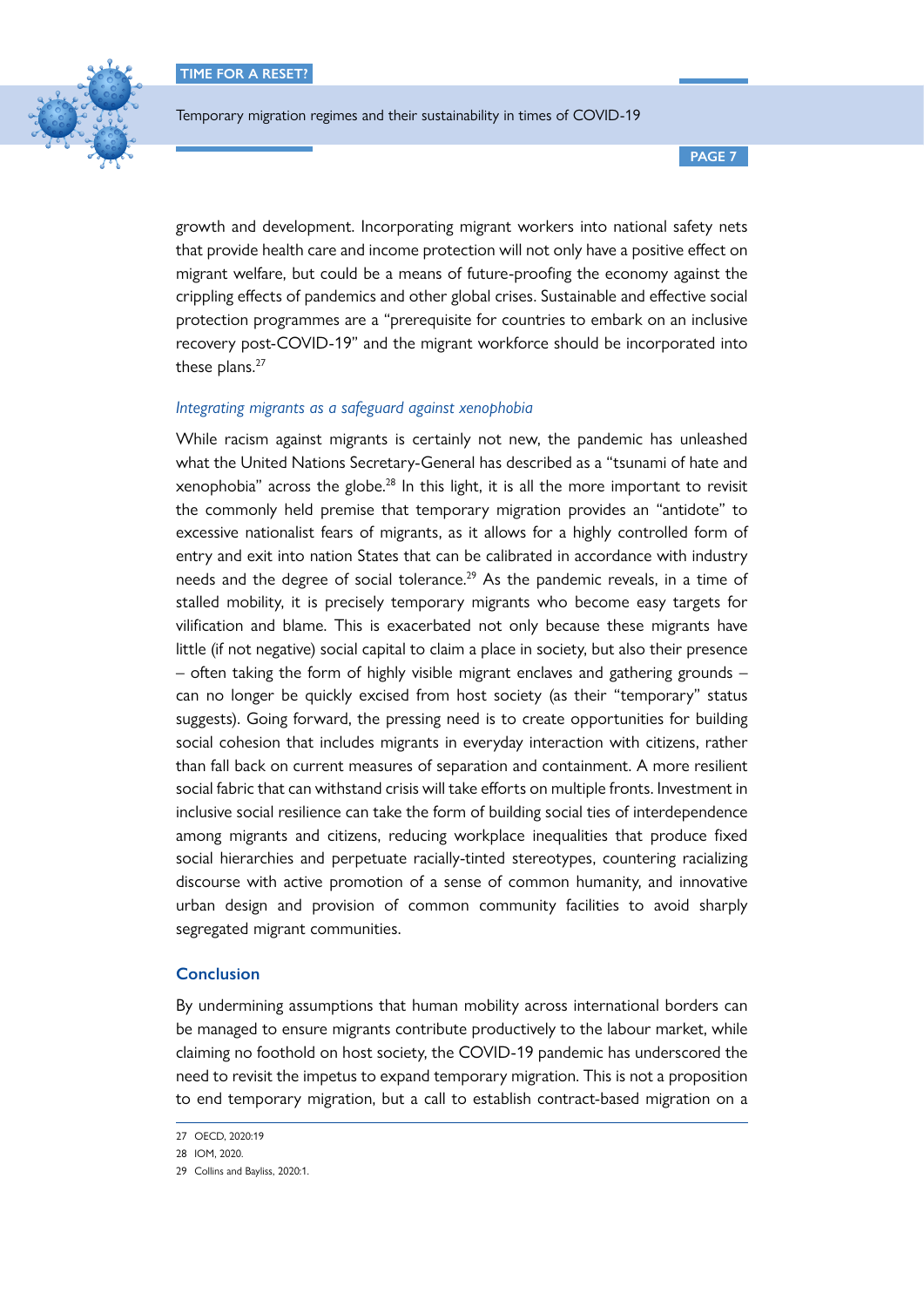

**PAGE 8**

more sustainable foundation. Beyond government policies to guide and incentivize desirable structural changes, this also requires international and regional cooperation among both sending and receiving States to find effective ways to address the multiple challenges of transnational migration. In a sustainable migration regime in a time of prolonged uncertainty, States will need to work together to find new ways to effect "transnational labour citizenship" characterized by the portability of benefits and services and the enforcement of baseline labour rights.<sup>30</sup> As observed in the response of the United Nations to the COVID-19 pandemic, the crisis has forced us to confront a choice that cannot be compromised – "go back to the world we knew before or deal decisively with those issues that make us all unnecessarily vulnerable to this and future crises".<sup>31</sup> Building on the momentum of short-term policy responses developed in a time of crisis to move the temporary migration regime to a more sustainable and equitable basis would be one such decisive step forward.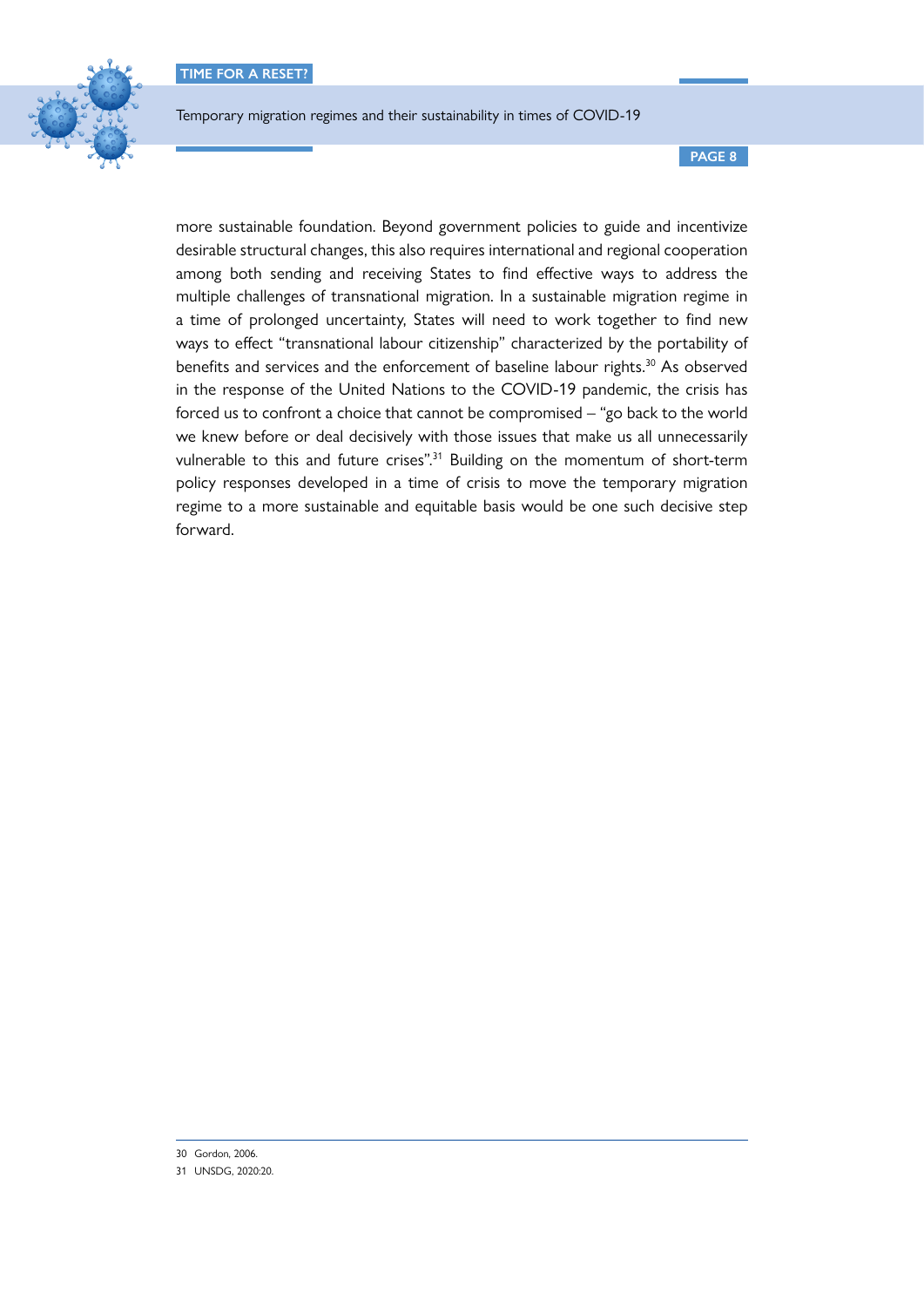

**PAGE 9**

## **References**

#### Benton, M.

- 2020 The rocky road to a mobile world after COVID-19. Migration Policy Institute. May. Available at [www.migrationpolicy.org/news/rocky-road-mobile-world-after-covid-19.](http://www.migrationpolicy.org/news/rocky-road-mobile-world-after-covid-19)
- Collins, F.L. and T. Bayliss
- 2020 The good migrant: Everyday nationalism and temporary migration management on New Zealand dairy farms. *Political Geography*, 80.

#### Feldman, G.

2011 *The Migration Apparatus: Security, Labor, and Policymaking in the European Union.* Stanford University Press, Redwood City, California.

## Gordon, J.

2006 Transnational labor citizenship. *Southern California Law Review*, 80:503–587.

#### Hashmi, S.

2020 Coronavirus leaves Gulf migrant workers stranded. *BBC News*, 16 May. Available at [www.bbc.](http://www.bbc.com/news/world-middle-east-52655131) [com/news/world-middle-east-52655131.](http://www.bbc.com/news/world-middle-east-52655131)

#### Hewison, K. and K. Young

2006 *Transnational Migration and Work in Asia*. Routledge, New York.

#### International Labour Organization (ILO)

- 2020 Protecting migrant workers during the COVID-19 pandemic: Recommendations for policymakers and constituents. Geneva, April. Available at [www.ilo.org/wcmsp5/groups/public/--](http://www.ilo.org/wcmsp5/groups/public/---ed_protect/---protrav/---migrant/documents/publication/wcms_743268.pdf) [ed\\_protect/---protrav/---migrant/documents/publication/wcms\\_743268.pdf.](http://www.ilo.org/wcmsp5/groups/public/---ed_protect/---protrav/---migrant/documents/publication/wcms_743268.pdf)
- International Organization for Migration (IOM)
- 2020 Combatting xenophobia is key to effective COVID-19 recovery. Press release, 22 May. Available at [www.iom.int/news/combatting-xenophobia-key-effective-covid-19-recovery](http://www.iom.int/news/combatting-xenophobia-key-effective-covid-19-recovery).
- Lewis, H., P. Dwyer and S. Hodkinson
- 2014 Hyper-precarious lives: Migrants, work and forced labor in the Global North. *Progress in Human Geography*,39(5):580–600.

#### Moroz, H., M. Shrestha and M. Testaverde

2020 Potential responses to the COVID-19 outbreak in support of migrant workers. World Bank Group. "Living Paper" Version 10, June 19. Available at [http://documents.worldbank.org/](http://documents.worldbank.org/curated/en/428451587390154689/pdf/Potential-Responses-to-the-COVID-19-Outbreak-in-Support-of-Migrant-Workers-May-26-2020.pdf) [curated/en/428451587390154689/pdf/Potential-Responses-to-the-COVID-19-Outbreak-in-](http://documents.worldbank.org/curated/en/428451587390154689/pdf/Potential-Responses-to-the-COVID-19-Outbreak-in-Support-of-Migrant-Workers-May-26-2020.pdf)[Support-of-Migrant-Workers-May-26-2020.pdf](http://documents.worldbank.org/curated/en/428451587390154689/pdf/Potential-Responses-to-the-COVID-19-Outbreak-in-Support-of-Migrant-Workers-May-26-2020.pdf).

#### Organization for Economic Co-operation and Development (OECD)

- 2019 *International Migration Outlook 2019*. OECD Publishing, Paris.
- 2020 *Supporting livelihoods during the COVID-19 crisis: Closing the gaps in safety nets*. 20 May. Available at https://read.oecd-ilibrary.org/view/?ref=132\_132985-hrr3dbjimj&title=Supportinglivelihoods-during-the-COVID-19\_crisis%20oe.cd/il/30z.

Rosewarne, S.

2010 Globalization and the commodification of labor: Temporary labor migration. *Economic and Labour Relations Review*,(20)2:99–110.